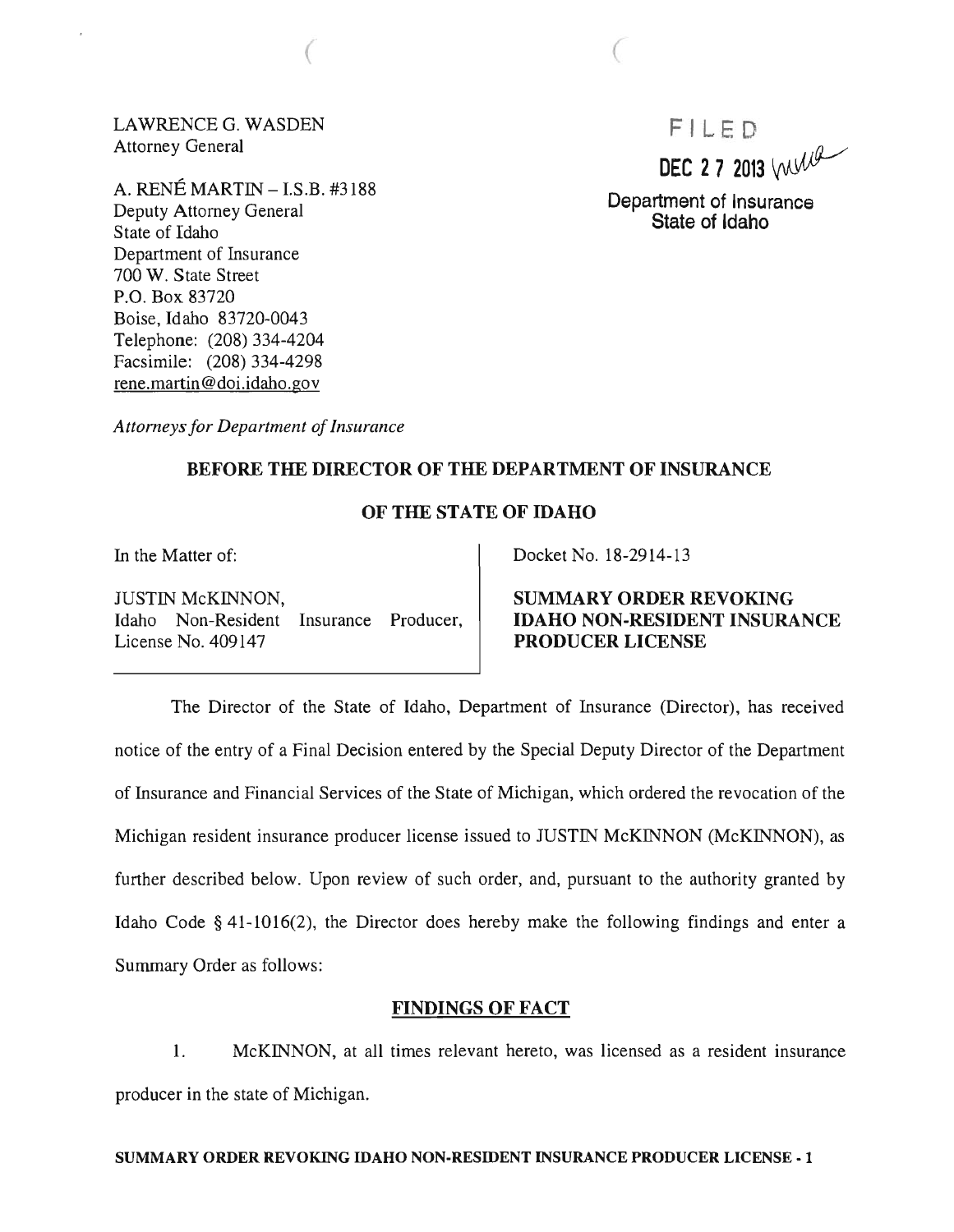2. On or about September 12, 2013, the Special Deputy Director of the Department of Insurance and Financial Services of the State of Michigan entered a Final Decision in Enforcement Case No. 13-1176l. Such Final Decision included an order revoking all Michigan insurance licenses issued to McKINNON.

 $($ 

3. McKINNON has been continuously licensed as an Idaho non-resident insurance producer, holding license number 409147 from the date of the initial issuance of such license on April 26, 2012, to the present date.

#### CONCLUSIONS OF LAW

4. Idaho Code § 41-1016(2) provides that the Director shall, without hearing, suspend for not more than twelve (12) months, or shall revoke or refuse to continue any insurance producer license issued under title 41, chapter 10, Idaho Code, where the Director has received a final order of suspension, revocation or refusal to continue issued by the insurance regulatory official or court of jurisdiction of the licensee's home state. Based on the foregoing, the Director finds that the circumstances set forth above justify the revocation of McKINNON's Idaho non-resident insurance producer license, pursuant to Idaho Code § 41-1016(2).

#### ORDER

NOW, THEREFORE, IT IS HEREBY ORDERED that Idaho Non-resident Insurance Producer License No. 409147, issued to McKINNON, is hereby REVOKED, effective immediately.

IT IS FURTHER ORDERED that McKINNON shall immediately return Idaho Nonresident Insurance Producer License No. 409147 to the Idaho Department of Insurance at the following address: 700 West State Street, P.O. Box 83720, Boise, Idaho, 83720-0043.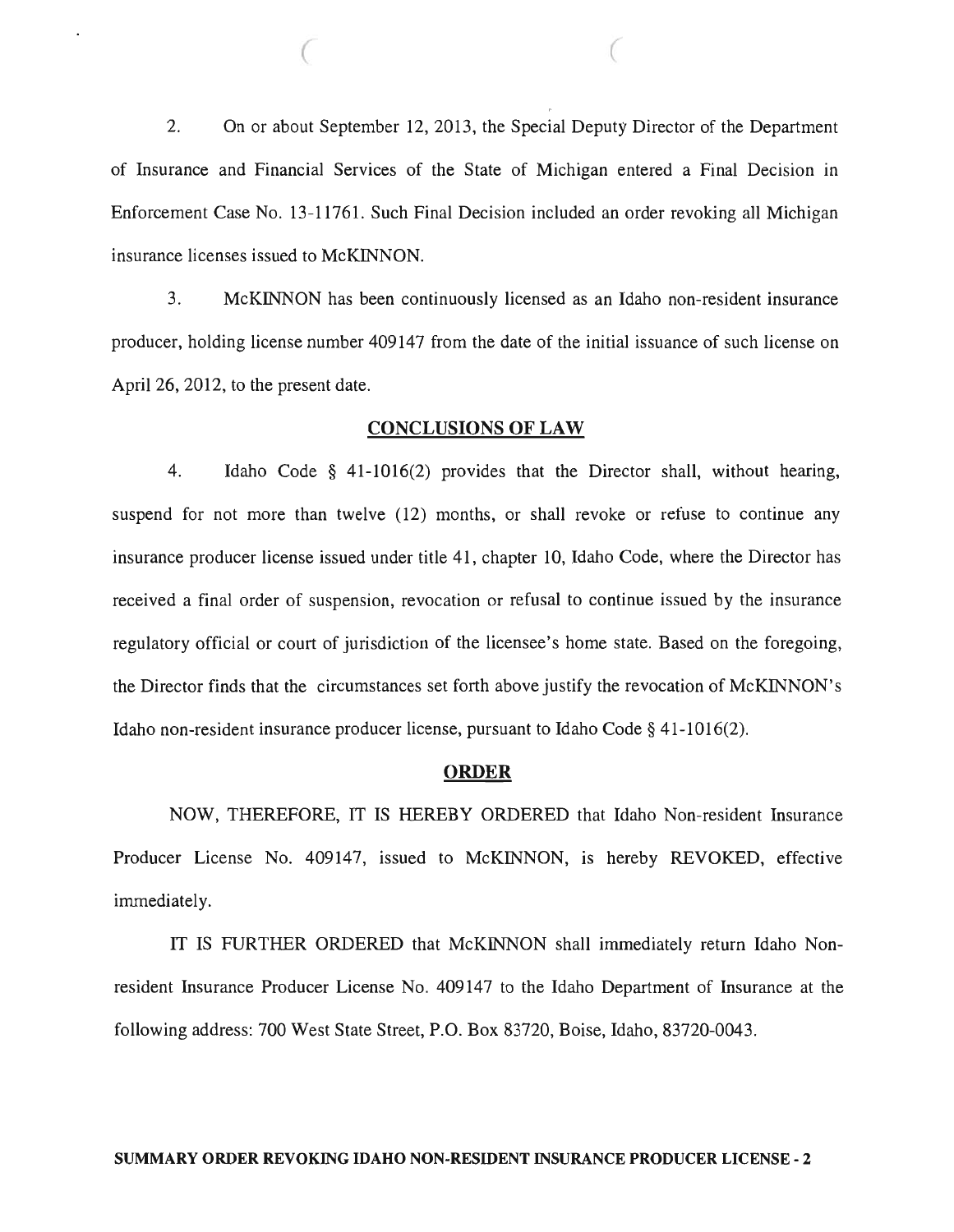~ DATED this  $\angle$  day of December, 2013.

> STATE OF IDAHO DEPARTMENT OF INSURANCE

Dep Director M W. DEAL

Director

 $($ 

## NOTIFICATION OF RIGHTS

This is a final order of the Director. Any party may file a motion for reconsideration of this final order within fourteen (14) days of the service date of this order. The agency will dispose of the petition for reconsideration within twenty-one (21) days of its receipt, or the petition will be considered denied by operation of law. *See* Idaho Code § 67-5246(4).

Pursuant to Idaho Code §§ 67-5270 and 67-5272, any party aggrieved by this final order may appeal this order by filing a petition in the district court of the county in which:

- i. A hearing was held,
- ii. The final agency action was taken,
- iii. The party seeking review of the order resides, or operates its principal place of business in Idaho, or
- iv. The real property or personal property that was the subject of the agency action is located.

An appeal must be filed within twenty-eight (28) days of (a) the service date of this final order, (b) an order denying petition for reconsideration, or (c) the failure within twenty-one (21) days to grant or deny a petition for reconsideration, whichever is later. *See* Idaho Code § 67-5273. The filing of an appeal to district court does not itself stay the effectiveness or enforcement of the order under appeal.